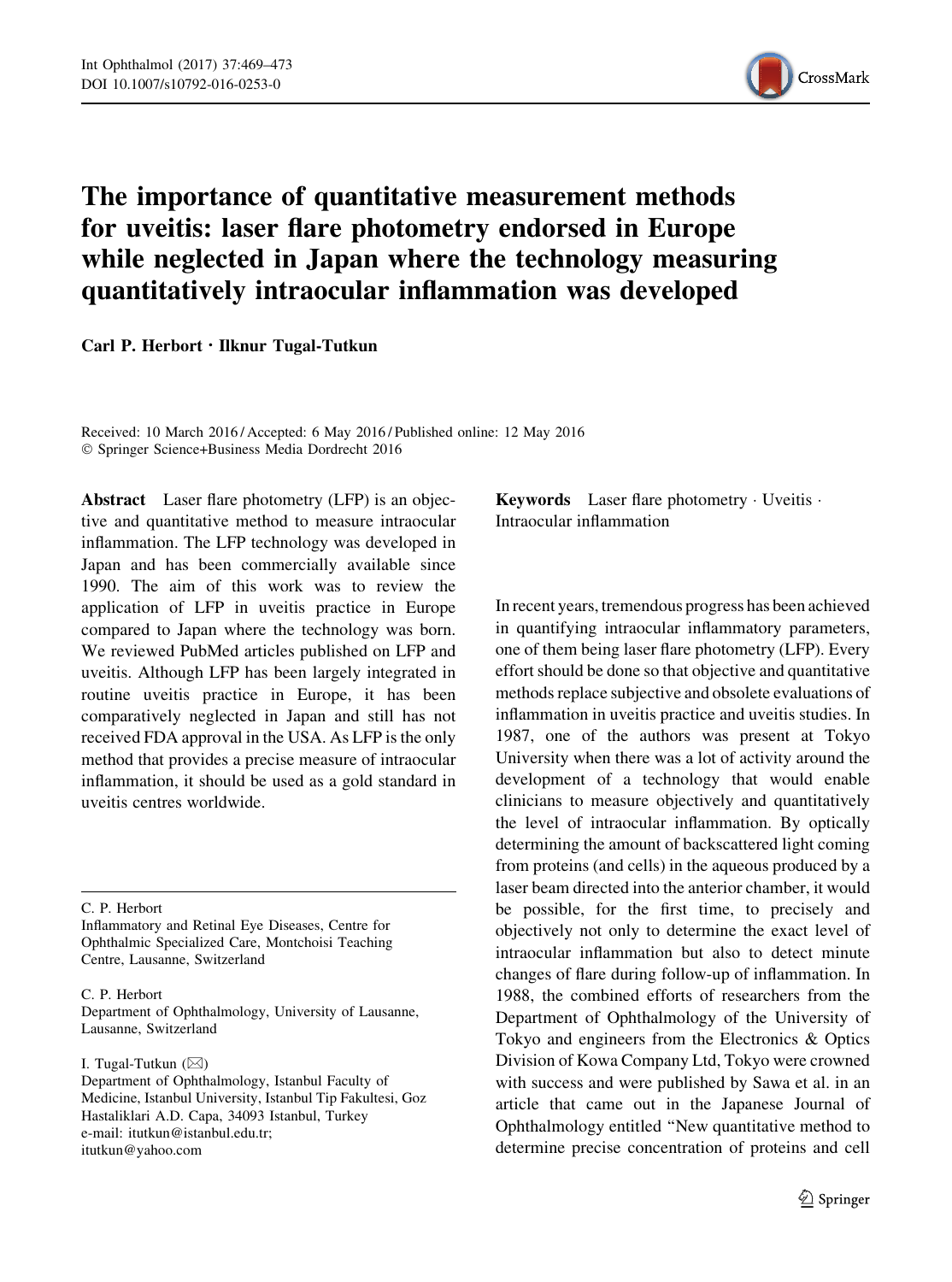number in aqueous in vivo" [\[1](#page-3-0)]. Initially, LFP was put forward principally as a research tool for pharmaceutical studies on intraocular inflammation [[1\]](#page-3-0).

Once the technology was commercially available in 1990, following the work we and others performed, it became quickly evident that LFP would prove most useful in the management of uveitis patients [[2\]](#page-3-0). The most significant change LFP brought to the appraisal of uveitis was to transform flare, up to then a qualitative and subjective parameter with high intraobserver and inter-observer variance and a limited qualitative grading value from 0 to 4, into the first, precise, quantitative and objective measurement mode of intraocular inflammation in uveitis. Due to the fact that flare was now quantifiable, flare replaced aqueous cells used until then to evaluate inflammatory activity. After several articles published in American journals, the method was, however, never integrated in uveitis practice in the USA for obscure and unexplained reasons [[3–](#page-3-0)[5\]](#page-4-0). In Europe as well as in other geographic areas like China, Tunisia and Turkey, the technology, little by little, became part of the uveitis care in many centres with more than 100 centres equipped with the technology in Europe. One area where LFP was adopted extensively was Turkey. This was mostly due to the leading role of the largest uveitis referral centre in Turkey (I.U., Istanbul Faculty of Medicine, Department of Ophthalmology) where the Kowa FC-2000 was started to be used on a routine basis in 2005. Publications, as well as teaching courses, and lectures (by ITT) on the use of LFP in uveitis practice have increased the awareness of Turkish uveitis specialists, and consequently, an increasing number of referral centres have acquired the technology. This may be regarded as a major progress considering especially the proven role of LFP in monitoring disease activity in Behçet's uveitis and the high prevalence of the disease in Turkey.

It was assumed, naturally, that the technology was also widely used in Japan who had had an early access to LFP. It was a considerable surprise when one of the authors realized that this did not seem to be the case. He came across an article where inflammation was evaluated in uveitis cases before and after vitrectomy where the outcome relied only on clinical signs and outcomes, not including quantitative LFP data, although LFP would have brought the needed accuracy and quantification to prove a significant difference among some of the groups that was not obtained using poorly discriminative clinical outcomes [\[6](#page-4-0)]. Further to this finding, when checking on PubMed from which area articles published on LFP and uveitis were coming from, relatively few articles came from Japan. Indeed, if we except the articles published in 1988 and 1989 on the technology itself and if we only consider articles on applications of the method, the number of articles published on LFP and uveitis and even on LFP and inflammation coming from Japan was astonishingly low in the international literature. Roughly, the number of articles on LFP or where LFP use was cited as the measurement method of intraocular inflammation was 89/143 for Europe, 17/143 for China with a frequency increasing over the years and an expected low proportion of 9/143 for the USA. Comparatively, the proportion of articles coming from Japan was relatively low and decreasing over the years (17/143), indicating that the use of LFP for uveitis seemed to be somewhat neglected. This impression was further confirmed when discussing with colleagues working in some major uveitis centres in Japan that did not seem to use LFP technology.

The aim of this work was to try to elucidate the reason why a method that today can be considered the gold standard for the measurement of intraocular inflammation has been neglected in the country where the technology was born.

At first, if we follow the indications of the original article published by Sawa et al. [[1\]](#page-3-0), LFP was destined especially to be used for experimental and clinical studies on inflammation and indeed it was used in innumerable such studies. It permitted to compare the anti-inflammatory effect of various topical and systemic agents. After the availability of LFP, it is not thinkable any more to perform studies testing the effect of anti-inflammatory substances without using the quantitative technology represented by LFP.

However, it is in everyday uveitis practice that LFP technology has proven most useful. LFP-measured flare has become the only quantifiable parameter for most cases of intraocular inflammation both in anterior and posterior segment inflammation. In posterior uveitis the method proved useful for the follow-up of inflammation, as long as there was a minimum of associated anterior chamber spill-over flare of 15 photon counts per millisecond [\[4](#page-3-0)]. It was shown that LFP was not only essential in the assessment and the follow-up of acute inflammation but also in chronic disruption of the blood-aqueous barrier. Even in the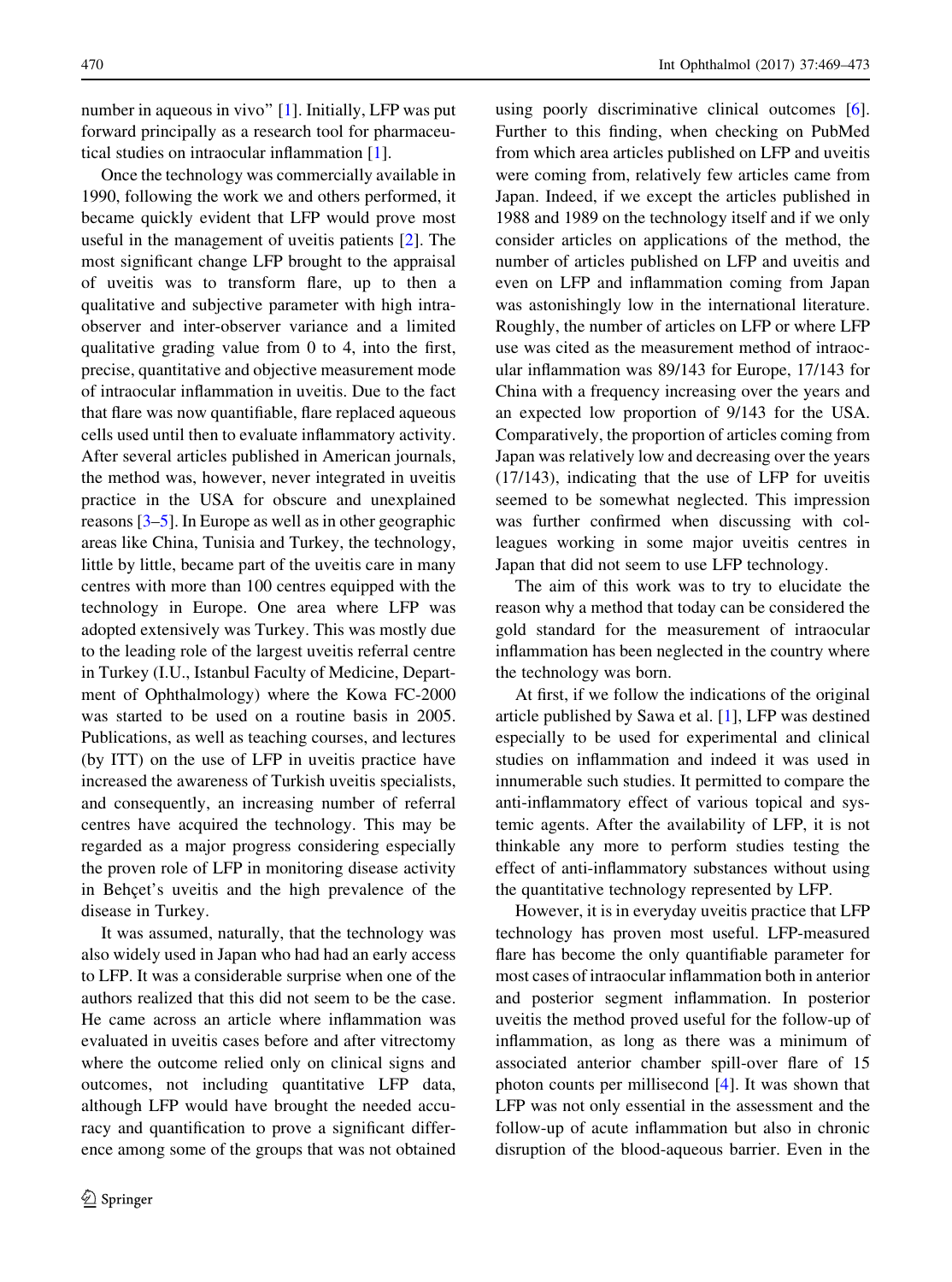absence of cells, LFP could detect active and treatable inflammation as was shown in a group of patients with JIA-associated uveitis without aqueous cells, where a significant flare reduction after introduction of maximal therapy was obtained [[7\]](#page-4-0). It was further shown that LFP-flare was superior to slit-lamp cell evaluation for the follow-up of inflammation in acute inflammation measured in HLA-B27-related uveitis [\[8](#page-4-0)].

Indeed, it has to be realized that LFP fundamentally changed the approach to intraocular inflammation in uveitis. The availability of such a quantitative and objective parameter giving reproducible results hence should become the preponderant parameter to measure and follow intraocular inflammation. The rule prevailing before LFP, saying that, in the absence of cells in the aqueous, there was no active inflammation, had to be revised. Especially in uveitis related to juvenile idiopathic arthritis (JIA), chronic evolution can be associated with very high flare values indicating massive blood-ocular barrier (BOB) disruption not always associated with the presence of aqueous cells. Very often these cases are under minimal treatment because few or no cells are present. If maximal treatment is applied to such cases, a substantial reduction of flare occurs, only quantifiable with LFP, showing that an important part of what was thought to be an irreversible BOB disruption can be reversed leading to functional improvement. In such situations, LFP was of crucial importance to adjust management. This is only one example illustrating the substantial gain of sensitivity brought by LFP in the management of uveitis [[7\]](#page-4-0).

In essence, LFP is to uveitis what applanation tonometry is to glaucoma, and allows to measure at any given time-point the level of intraocular inflammation. The progress of LFP over slit-lamp evaluation of anterior chamber inflammation for uveitis could be compared to the progress brought about by applanation tonometry over digital/finger evaluation of intraocular pressure for glaucoma, replacing a qualitative and subjective measurement method by a quantitative and objective one. Of course, no glaucoma centre would consider to follow intraocular pressure by such an inadequate and qualitative method such as finger/digital evaluation of intraocular pressure. Accuracy and reproducibility of applanation tonometry are not questioned anymore, whereas ophthalmologists may still be concerned about intraand inter-observer variability of LFP measurements. Several studies conducted in the 1990s have shown the reproducibility and validity of LFP measurements [\[9](#page-4-0)– [13\]](#page-4-0). To avoid the introduction of bias in flare measurements, five to seven sequential measurements are taken, readings with background scatter less than 15 % are averaged, and the standard deviation of the acceptable readings is calculated automatically. Coefficient of variation is less than 10 % at repeated measurements by the same technician or by different technicians. The whole measurement process does not take more than a few minutes and does not cause any discomfort to the patient, at least not as much as applanation tonometry or pneumotonometry. There are limitations, however, such as the presence of central corneal opacity or a very shallow anterior chamber, where no measurement can be obtained. Furthermore, reliable measurements may not be obtained in eyes with severe keratic precipitates, extensive posterior synechiae or mature cataract due to increased background scattering of light. Such limitations exist for any other technology that we routinely use, such as automatic refractometer or optical coherence tomography, both of which cannot be reliably used in eyes with significant media opacity. Reliable flare measurements can be performed in the vast majority of patients with uveitis, and in fact, LFP readings are now taken as the gold standard to test variability of clinical grading of anterior chamber flare by clinicians with different levels of experience [[14\]](#page-4-0).

It was shown that LFP-flare increase or decrease could be detected before any noticeable clinical evolution could be recorded [[5\]](#page-4-0). This could be noticed both in high and low flare situations. Such flare changes can absolutely not be recorded by slit-lamp evaluation of flare, and their measurement by LFP gives a tremendous security in the follow-up of uveitis cases of which the uveitis specialist should not deprive himself but which he should use as a precious help to take therapeutic decisions.

A recent study has shown that in a substantial proportion of cases, LFP was at the origin of a change of therapeutic decisions taken before the LFP-values were known to the clinician [[14\]](#page-4-0). Therefore, it is difficult to understand why a centre specialized in uveitis would deprive itself of such a quantitative method to help uveitis management. It is also expected from leading uveitis centres to perform clinical studies on inflammation that nowadays can hardly be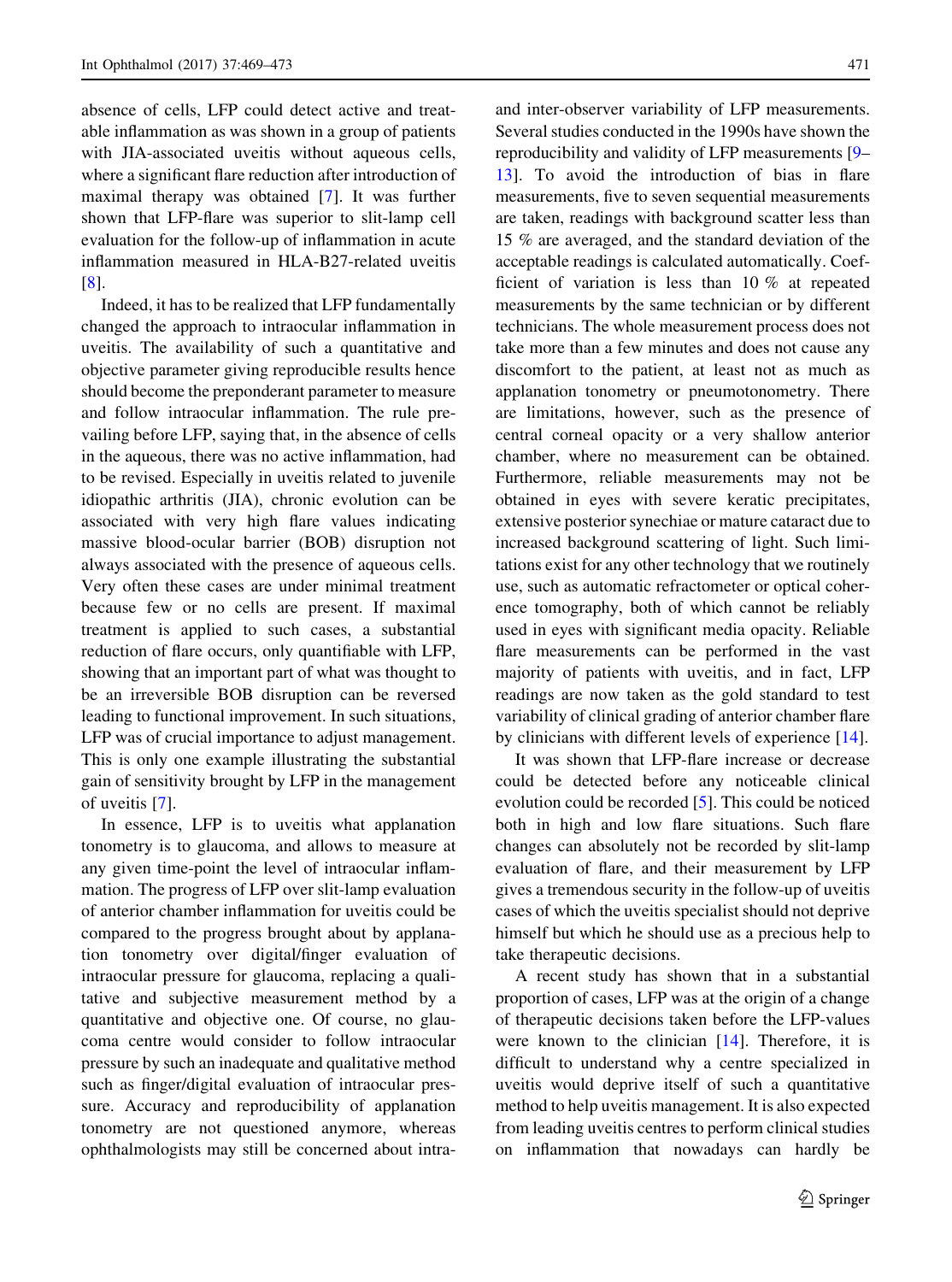<span id="page-3-0"></span>submitted without reporting quantitative data available thanks to LFP.

Some reasons can be found to explain why LFP has never been integrated into routine uveitis practice in uveitis centres in the USA. The device has never been FDA approved for unknown reasons, whereas it received immediately the CE label opening its diffusion in Europe. Moreover, LFP is not reimbursed in the USA and the technology has been generated outside the USA, so probably attracting less attention and less incentive to use it. These reasons and maybe some more have led to the technology being neglected in the USA. It was also excluded from the parameters put forward in the standardization of uveitis nomenclature (SUN) in favour of existing non-quantitative grading systems published more than 50 years ago [\[15](#page-4-0), [16](#page-4-0)].

It is, however, much more difficult to understand and to find an explanation why clinicians and uveitis centres in Japan seem to have attributed limited importance to the use of LFP in uveitis and why it is so under-used in the country that saw the development of the technology. It is really an enigma why Japanese uveitis specialists did so little to promote LFP and did little to help work towards the universal recognition and use of this first quantitative parameter to quantitate intraocular inflammation. Did the Japanese uveitis specialists active at the moment when LFP was developed, not bother to integrate LFP in their daily management of uveitis cases because it was stated in the first publication that the instrument was destined only to be used for research purposes? Moreover, could it be hypothesized that Japanese uveitis specialists did not pursue the use of LFP in uveitis when not frankly neglecting it because the methodology was neither adopted nor considered in the USA and hence lead to the underestimation of its importance or to its omission altogether in Japan? Is it possible that there was no incentive to use it and publish reports on its use in uveitis, as the American peer-reviewers would not consider the technology, generating a quasi-autocensorship among Japanese clinicians and researchers? In recent work performed on inflammatory conditions such as Behçet's uveitis, pre-eminence was still given to clinical signs, indeed an important part of the evaluation, while leaving out LFP, when our Turkish colleagues showed LFP follow-up to be extremely useful to monitor inflammatory evolution in Behcet's uveitis  $[17–19]$  $[17–19]$ .

The methodology not having found its way into routine practice in specialized uveitis centres in Japan when it became available, the next generation of uveitis specialists were not inclined to use the technology, not having been exposed to LFP by their teachers and mentors. Indeed, not much was done to strongly promote LFP which failed to take the place it should occupy. Today LFP and other quantitative measurement methods such as dual fluorescein and indocyanine angiography grading for posterior uveitis [\[20](#page-4-0), [21](#page-4-0)] have a hard time to replace obsolete and inadequate parameters to measure outcomes in uveitis studies imposed by some opinion leaders.

Major uveitis centres should be equipped with LFP technology, taking into account the additional security it gives to inflammation follow-up. The technology should also be available in these centres for conducting uveitis studies. The availability of LFP is furthermore important to give the possibility to junior colleagues to develop clinical research projects using LFP.

We can only hope that our assumptions are too pessimistic. Hopefully, the neglect of LFP for uveitis in Japan is not as generalized as it seems from the scarcity of international publications on the methodology and its use. Young uveitis specialists from Japan were encountered who rely on LFP and have integrated it in their clinical practice and their publications. If there is such a trend, it should find its way into the international literature with increasing reports on measurement of intraocular inflammation using LFP in publications on uveitis cases and uveitis studies [\[22](#page-4-0)].

## References

- 1. Sawa M, Tsurimaki Y, Tsuru T, Shimizu H (1988) New quantitative method to determine protein concentration and cell number in aqueous in vivo. Jpn J Ophthalmol 32:132–142
- 2. Tugal-Tutkun I, Herbort CP (2010) Laser flare photometry: a noninvasive, objective and quantitative method to measure intraocular inflammation. Int Ophthalmol 30:453–464
- 3. Herbort CP, Guex-Crosier Y, de Ancos E, Pittet N (1997) Use of laser flare photometry (LFP) to assess and monitor inflammation in uveitis. Ophthalmology 104:64–72
- 4. Guex-Crosier Y, Pittet N, Herbort CP (1994) Evaluation of laser flare-cell photometry in the appraisal and management of intraocular inflammation in uveitis. Ophthalmology 101:728–735